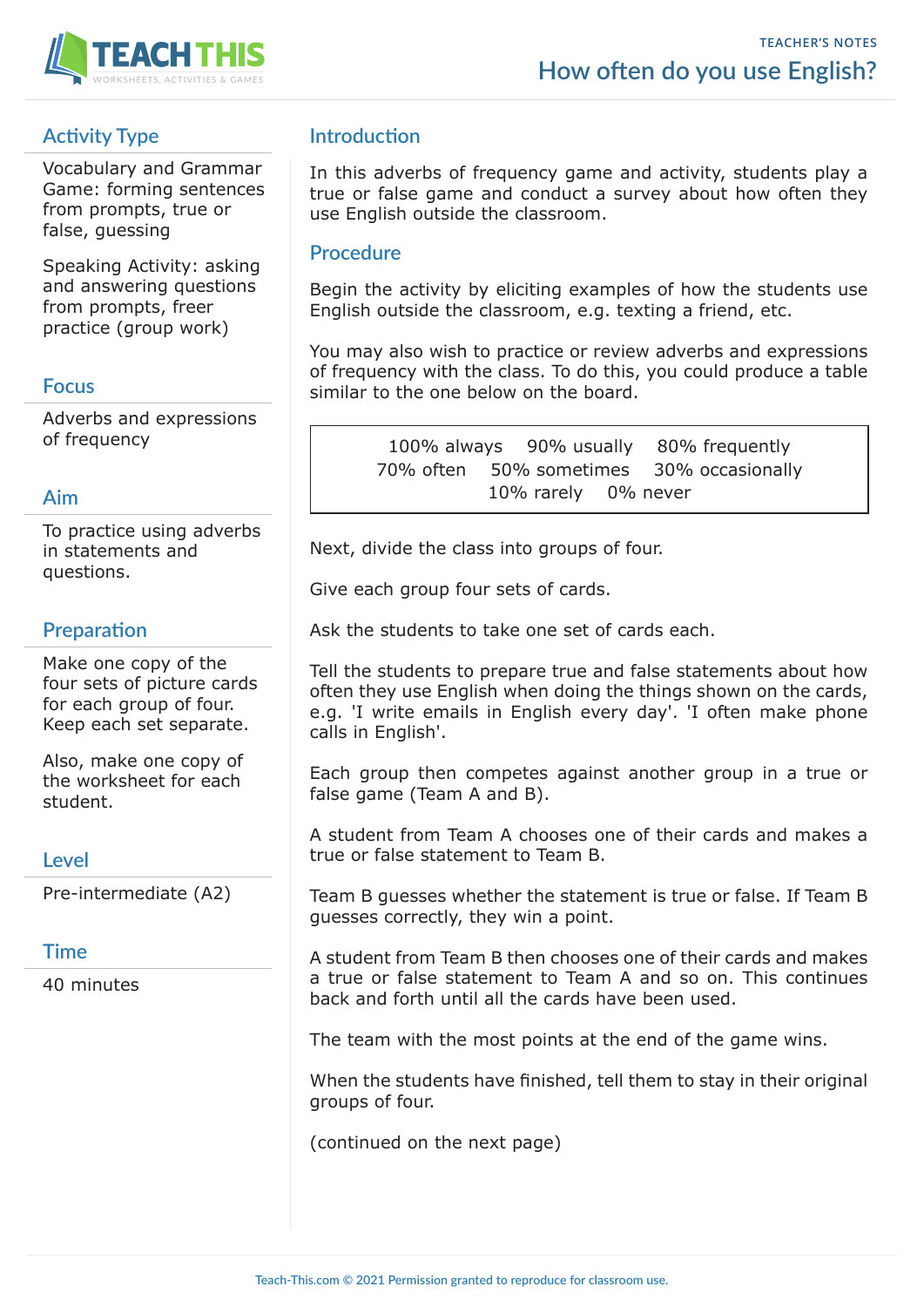

# **Activity Type**

Vocabulary and Grammar Game: forming sentences from prompts, true or false, guessing

Speaking Activity: asking and answering questions from prompts, freer practice (group work)

### **Focus**

Adverbs and expressions of frequency

### **Aim**

To play a true or false game and conduct a survey about how often the students use English outside the classroom.

# **Preparation**

Make one copy of the four sets of picture cards for each group of four. Keep each set separate.

Also, make one copy of the worksheet for each student.

# **Level**

Pre-intermediate (A2)

# **Time**

40 minutes

# **Procedure continued**

Give each student a copy of the worksheet.

Under the column marked 'You', students answer how often they use English when doing the things shown on the worksheet.

Afterwards, tell them to write the names of the people in their group at the top of the three columns.

The students then ask the *How often do you*...? questions to their group members and complete the worksheet with their answers. When everyone has finished, ask the groups to give feedback to the class on their findings and discuss the results.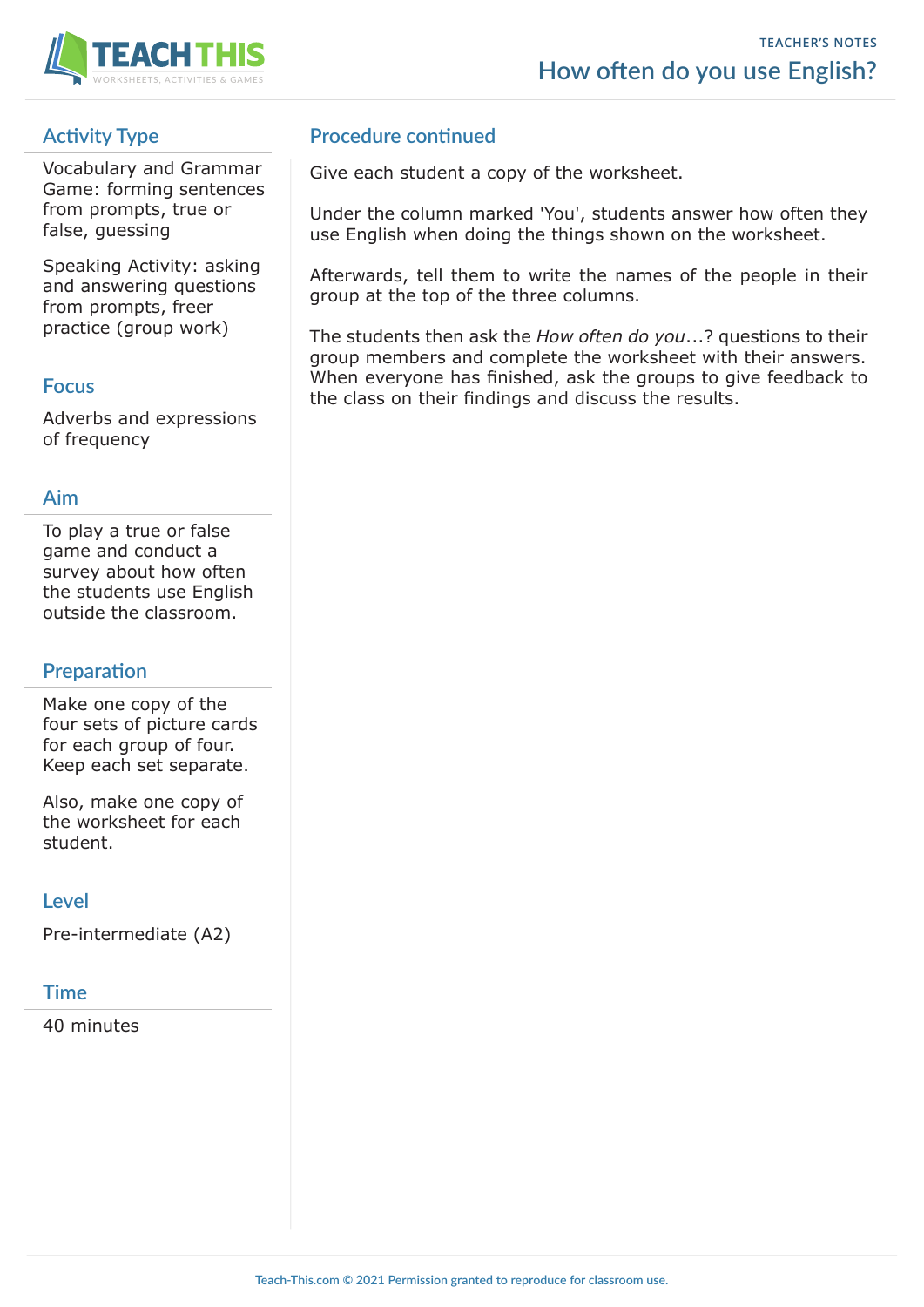

# **ADVERBS OF FREQUENCY How often do you use English?**

| $\pmb{\times}$ | make phone calls    | make phone calls<br>$\mathbf{I}$ | make phone calls<br>$\blacksquare$ | make phone calls                |
|----------------|---------------------|----------------------------------|------------------------------------|---------------------------------|
|                | a                   | OV                               |                                    |                                 |
|                | write emails        | write emails                     | write emails                       | write emails                    |
|                | watch the news      | watch the news<br>$\blacksquare$ | watch the news                     | watch the news                  |
|                | listen to music     | listen to music                  | listen to music                    | listen to music                 |
|                | read a newspaper    | read a newspaper                 | $N_{\rm EWg}$<br>read a newspaper  | <b>NEWS</b><br>read a newspaper |
|                | text friends        | text friends                     | text friends                       | text friends                    |
|                | listen to the radio | listen to the radio              | listen to the radio                | listen to the radio             |
|                | chat online         | chat online                      | chat online                        | chat online                     |
|                | watch films         | watch films                      | watch films                        | watch films                     |

**Teach-This.com © 2021 Permission granted to reproduce for classroom use.**